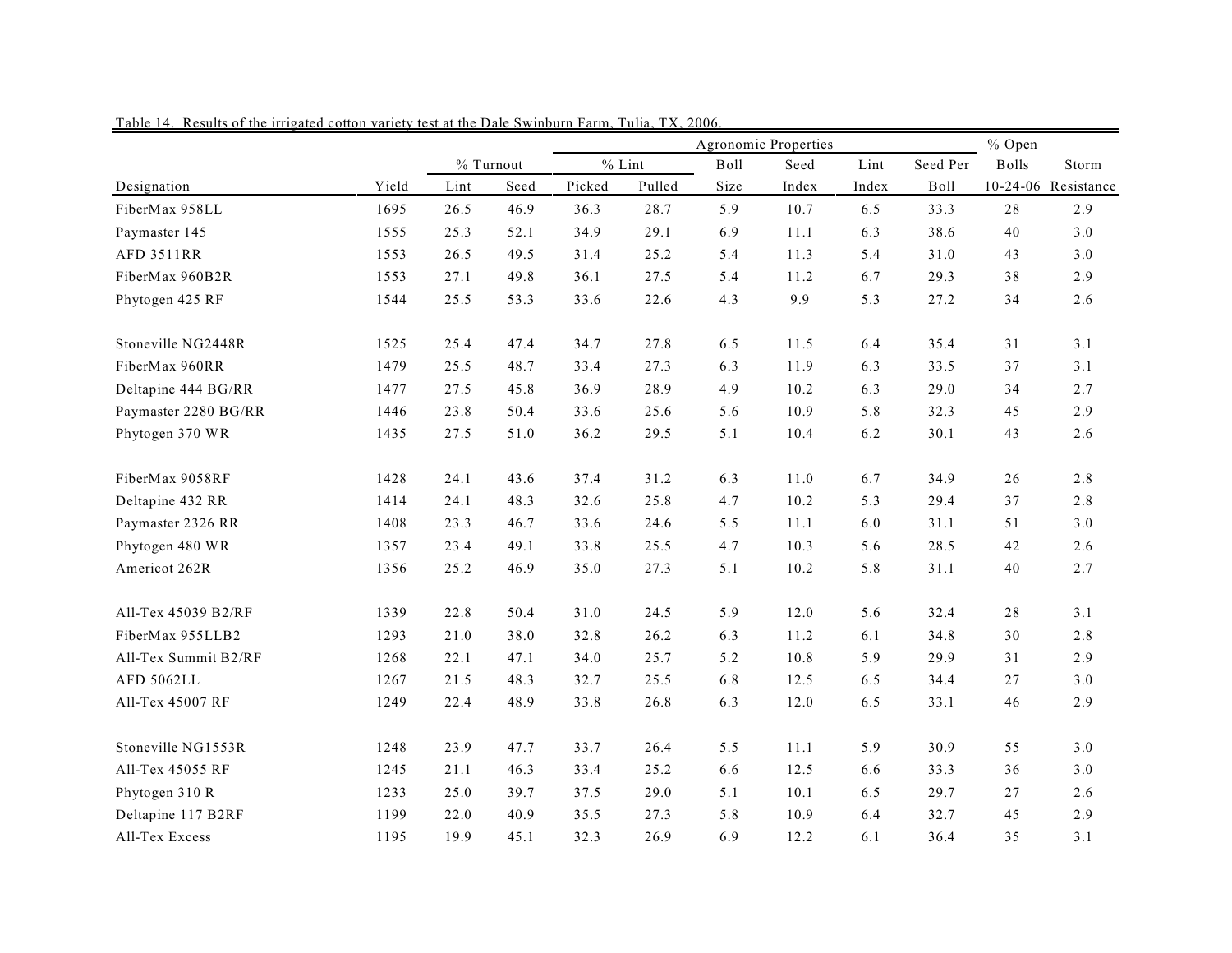|                      | Micro- |        | Uni- |                  | Elon-  | Leaf           |      |      | Color              | Loan   | Gross Loan Value per Acre |                |
|----------------------|--------|--------|------|------------------|--------|----------------|------|------|--------------------|--------|---------------------------|----------------|
| Designation          | naire  | Length |      | formity Strength | gation | Index          | Rd   | $+b$ | Grade <sup>1</sup> | Value  | \$                        | Rank           |
| FiberMax 958LL       | 3.4    | 1.19   | 82.1 | 27.9             | 5.9    | 3              | 77.7 | 10.2 | $13 - 2, 21 - 1$   | 0.5160 | 874.62                    | $\mathbf{1}$   |
| Paymaster 145        | 3.2    | 1.08   | 81.6 | 25.2             | 7.5    | 3              | 76.9 | 9.7  | $22 - 2, 31 - 3$   | 0.5070 | 788.38                    | 5              |
| <b>AFD 3511RR</b>    | 3.4    | 1.10   | 83.3 | 28.4             | 6.6    | 3              | 77.6 | 8.9  | $31 - 1, 31 - 3$   | 0.5495 | 853.37                    | 2              |
| FiberMax 960B2R      | 2.8    | 1.17   | 80.9 | 27.1             | 5.4    | 3              | 74.3 | 11.9 | $13 - 2, 23 - 1$   | 0.4388 | 681.46                    | 13             |
| Phytogen 425 RF      | 3.3    | 1.16   | 82.4 | 25.9             | 7.2    | 3              | 75.3 | 10.7 | $22 - 2$           | 0.5170 | 798.25                    | $\overline{4}$ |
| Stoneville NG2448R   | 3.1    | 1.15   | 82.6 | 28.4             | 6.5    | 3              | 77.7 | 10.5 | $12 - 2, 21 - 3$   | 0.5138 | 783.54                    | 6              |
| FiberMax 960RR       | 2.6    | 1.20   | 80.9 | 28.4             | 5.5    | 3              | 77.3 | 10.1 | $21 - 4, 22 - 1$   | 0.4865 | 719.53                    | 8              |
| Deltapine 444 BG/RR  | 2.8    | 1.14   | 81.5 | 25.1             | 6.8    | 3              | 77.1 | 10.9 | $13 - 1$           | 0.4680 | 691.24                    | 11             |
| Paymaster 2280 BG/RR | 2.9    | 1.14   | 82.1 | 26.7             | 7.0    | 3              | 78.1 | 10.4 | $21 - 3$           | 0.4993 | 721.99                    | $\overline{7}$ |
| Phytogen 370 WR      | 3.1    | 1.10   | 81.0 | 25.4             | 7.4    | $\overline{4}$ | 75.8 | 11.2 | $13 - 1, 22 - 1$   | 0.4740 | 680.19                    | 16             |
| FiberMax 9058RF      | 2.7    | 1.22   | 81.2 | 25.7             | 6.0    | 2              | 76.9 | 10.8 | $12 - 1, 22 - 1$   | 0.4608 | 658.02                    | 18             |
| Deltapine 432 RR     | 3.1    | 1.13   | 81.9 | 24.7             | 7.6    | 3              | 77.6 | 10.3 | $12 - 2, 22 - 1$   | 0.4995 | 706.29                    | 9              |
| Paymaster 2326 RR    | 3.7    | 1.10   | 83.7 | 26.6             | 7.4    | 3              | 79.0 | 9.4  | $21 - 1, 21 - 3$   | 0.5705 | 803.26                    | 3              |
| Phytogen 480 WR      | 3.1    | 1.19   | 83.1 | 26.8             | 7.4    | 3              | 76.8 | 10.4 | $13 - 2, 21 - 1$   | 0.5075 | 688.68                    | 12             |
| Americot 262R        | 3.2    | 1.11   | 81.4 | 25.5             | 6.4    | 3              | 78.2 | 10.2 | $21 - 1, 22 - 1$   | 0.5188 | 703.49                    | $10$           |
| All-Tex 45039 B2/RF  | 2.6    | 1.11   | 80.5 | 25.2             | 6.9    | 3              | 77.6 | 10.2 | $12 - 2, 21 - 3$   | 0.4653 | 623.04                    | 21             |
| FiberMax 955LLB2     | 3.0    | 1.23   | 81.3 | 26.5             | 5.7    | 3              | 78.5 | 9.6  | $21 - 1, 22 - 1$   | 0.5108 | 660.46                    | 17             |
| All-Tex Summit B2/RF | 2.9    | 1.12   | 82.1 | 22.8             | 7.6    | 3              | 78.4 | 10.1 | $11 - 3, 22 - 1$   | 0.4830 | 612.44                    | 22             |
| <b>AFD 5062LL</b>    | 3.3    | 1.11   | 81.2 | 27.0             | 6.9    | 3              | 77.7 | 9.7  | $21 - 1, 22 - 1$   | 0.5378 | 681.39                    | 14             |
| All-Tex 45007 RF     | 2.9    | 1.12   | 81.7 | 27.5             | 6.8    | 3              | 76.4 | 10.3 | $21 - 3, 22 - 1$   | 0.5060 | 631.99                    | 19             |
| Stoneville NG1553R   | 3.1    | 1.18   | 82.6 | 27.7             | 7.0    | 3              | 80.4 | 8.9  | $11 - 2, 21 - 1$   | 0.5455 | 680.78                    | 15             |
| All-Tex 45055 RF     | 3.0    | 1.13   | 83.2 | 31.2             | 7.0    | 3              | 77.4 | 10.0 | $11 - 4, 22 - 2$   | 0.5033 | 626.61                    | $20\,$         |
| Phytogen 310 R       | 2.9    | 1.07   | 80.5 | 25.9             | 6.7    | 3              | 74.2 | 11.9 | $12 - 2, 23 - 3$   | 0.4495 | 554.23                    | 26             |
| Deltapine 117 B2RF   | 3.0    | 1.18   | 81.6 | 28.9             | 6.0    | $\overline{4}$ | 74.1 | 10.8 | $22 - 2, 23 - 2$   | 0.4700 | 563.53                    | 24             |
| All-Tex Excess       | 2.9    | 1.11   | 83.1 | 28.9             | 7.2    | 3              | 76.7 | 10.8 | $13 - 2, 21 - 1$   | 0.4658 | 556.63                    | 25             |

Table 14A. Results of the irrigated cotton variety test at the Dale Swinburn Farm, Tulia, TX, 2006.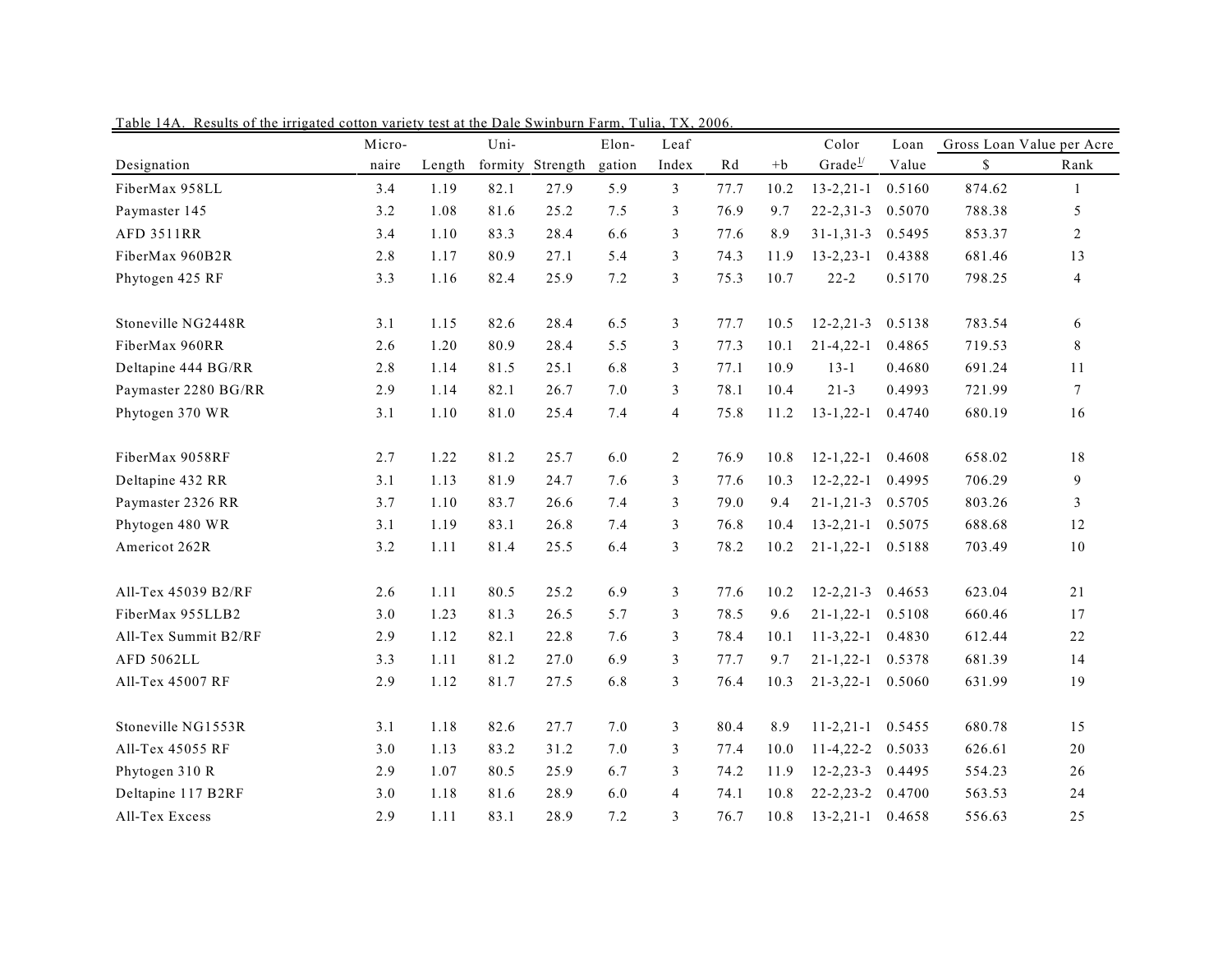| Table 14A. Cont.                   |        |        |      |                  |        |       |      |       |                     |                           |        |      |
|------------------------------------|--------|--------|------|------------------|--------|-------|------|-------|---------------------|---------------------------|--------|------|
|                                    | Micro- | Uni-   |      | Elon-            | Leaf   |       |      | Color | Loan                | Gross Loan Value per Acre |        |      |
| Designation                        | naire  | Length |      | formity Strength | gation | Index | Rd   | $+b$  | Grade $\frac{1}{2}$ | Value                     | S      | Rank |
| Americot 821R                      | 3.1    | 1.11   | 80.6 | 23.7             | 7.5    | 3     | 77.9 | 10.2  | $21 - 3, 22 - 1$    | 0.5095                    | 606.31 | 23   |
| Phytogen 470 WR                    | 2.8    | 1.14   | 81.6 | 23.9             | 7.5    | 3     | 74.0 | 11.7  | $13 - 2, 23 - 1$    | 0.4240                    | 501.59 | 29   |
| Deltapine 147 RF                   | 2.6    | 1.20   | 80.2 | 25.0             | 5.9    | 3     | 78.4 | 9.6   | $21 - 1, 21 - 3$    | 0.4688                    | 553.65 | 27   |
| Phytogen 440 W                     | 2.8    | 1.15   | 82.2 | 26.7             | 7.6    | 3     | 72.0 | 12.3  | $23 - 1, 24 - 2$    | 0.4293                    | 481.25 | 32   |
| Beltwide Cotton Genetics 4630 B2RF | 2.7    | 1.18   | 80.5 | 23.5             | 6.7    | 3     | 77.2 | 10.9  | $12 - 2$            | 0.4415                    | 493.60 | 30   |
| Dyna-Gro OA265 BR                  | 2.7    | 1.19   | 83.7 | 31.4             | 6.7    | 3     | 75.6 | 11.2  | $12 - 2, 13 - 2$    | 0.4540                    | 507.57 | 28   |
| All-Tex Marathon B2/RF             | 2.6    | 1.13   | 80.1 | 22.6             | 7.1    | 3     | 76.8 | 10.7  | $11-4, 13-2$        | 0.4430                    | 490.84 | 31   |
|                                    |        |        |      |                  |        |       |      |       |                     |                           |        |      |
| Mean                               | 3.0    | 1.14   | 81.7 | 26.4             | 6.8    | 3     | 76.8 | 10.4  |                     | 0.4890                    |        |      |
| $C.V.$ %                           | 5.9    | 1.6    | 0.8  | 4.1              | 3.3    | 15.7  | 2.5  | 8.9   |                     | 7.8                       |        |      |
| $LSD$ 0.05                         | 0.3    | 0.03   | 1.1  | 1.8              | 0.4    |       | 3.2  | 1.6   |                     | 0.0642                    |        |      |

 $\frac{1}{2}$  Fiber quality determinations are made on samples from two reps. If the color grades from these two samples are identical, only one color grade is reported. If they are different, both are reported.